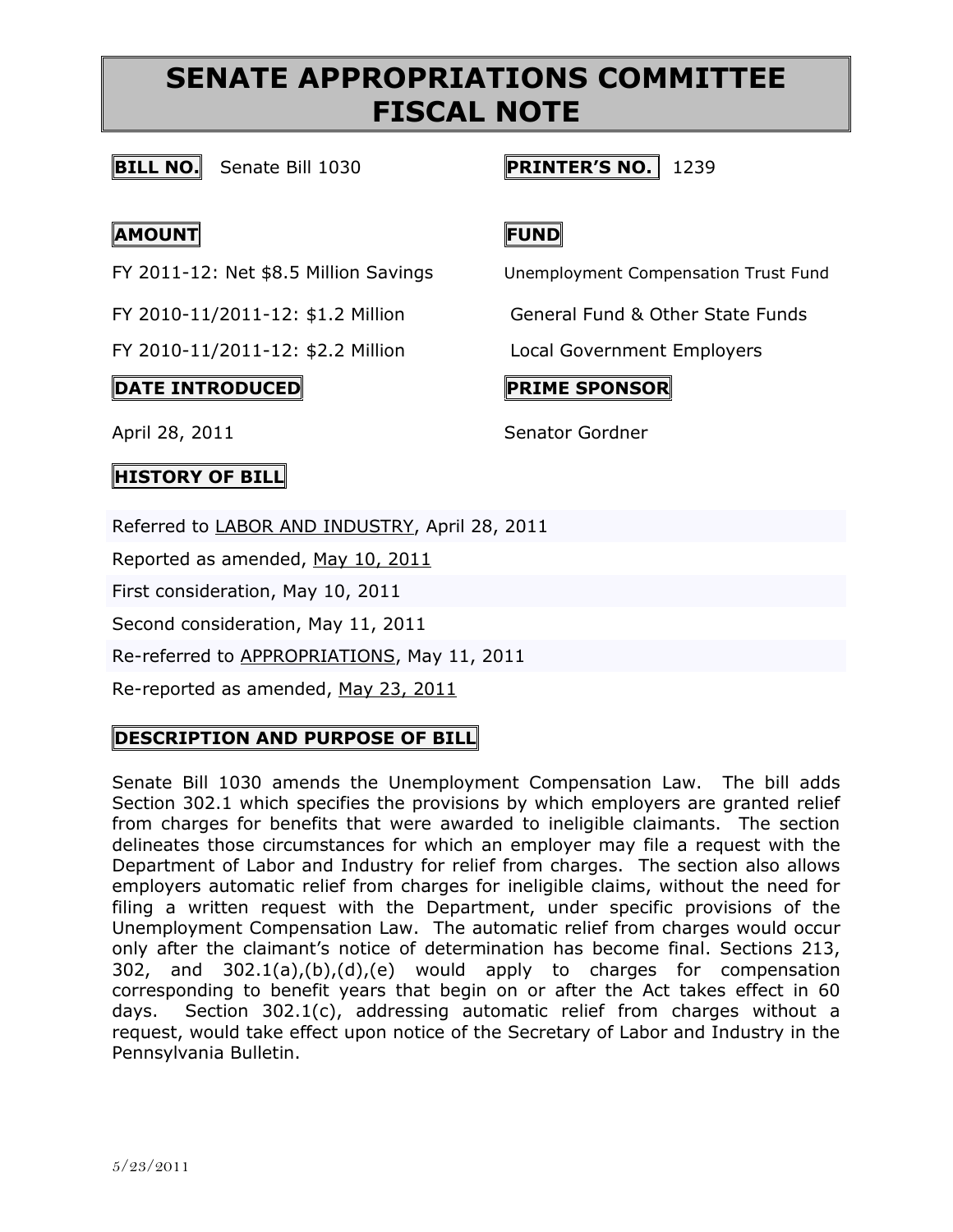Section 401(b) requires claimants to undertake an active work search for suitable employment. The Department shall establish requirements for claimants to register for job search activities offered by CareerLinks, post resumes on CareerLinks" database, and apply for positions on the database that offer similar employment and wages to those prior to separation. The requirements do not apply if the claimant is laid off due to lack of work and is advised by the employer of a date on which the claimant will return to work. Currently there is no job search requirement for the regular 26-week state unemployment compensation program. The bill deletes obsolete language requiring a claimant to register for work and report to a local employment office. This section shall apply to benefit years beginning on or after January 1, 2012.

Section 404 (d) (1) delays compensation until the exhaustion of severance pay exceeding 50% of the annual average wage (\$22,013). Current law does not address severance wages in the computation of benefits. This section shall apply to benefit years beginning on or after the Act takes effect. This section takes effect in 60 days.

Section 404 (e) (2) (I) calculates the maximum weekly benefit rate as equal to 66 2/3 percent of the average weekly wage for the 36-month period ending June 30 of the preceding calendar year. If the calculated rate is less than the current rate, the old rate shall be used until it is exceeded. Current law established the weekly benefit rate as equal to 66 2/3 percent of the average weekly wage for the 12 month period ending June 30 of the preceding calendar year. The Amendment provides that this calculation shall apply to benefit years that begin on or after January 1, 2013.

Section 505 permits either party to testify at a hearing via telephone, without regard to the distance of the hearing location. Currently, regulations provide that parties may request telephone testimony and referees may or may not grant the request; both parties must agree to the request; and the requesting party must reasonably demonstrate an inability to personally testify due to compelling employment, transportation, or health issues. This section shall take effect in 60 days, upon the Board"s establishment of Rules governing telephone testimony.

The bill adds Article XIII to provide for a Shared Work Program. The shared work program would allow employers to voluntarily avoid layoffs by reducing the hours worked by employees in a specifically defined unit and would make the employees in the affected unit eligible for unemployment compensation for the reduced hours. This Article shall take effect upon publication in the Pennsylvania Bulletin or July 1, 2011, whichever occurs later.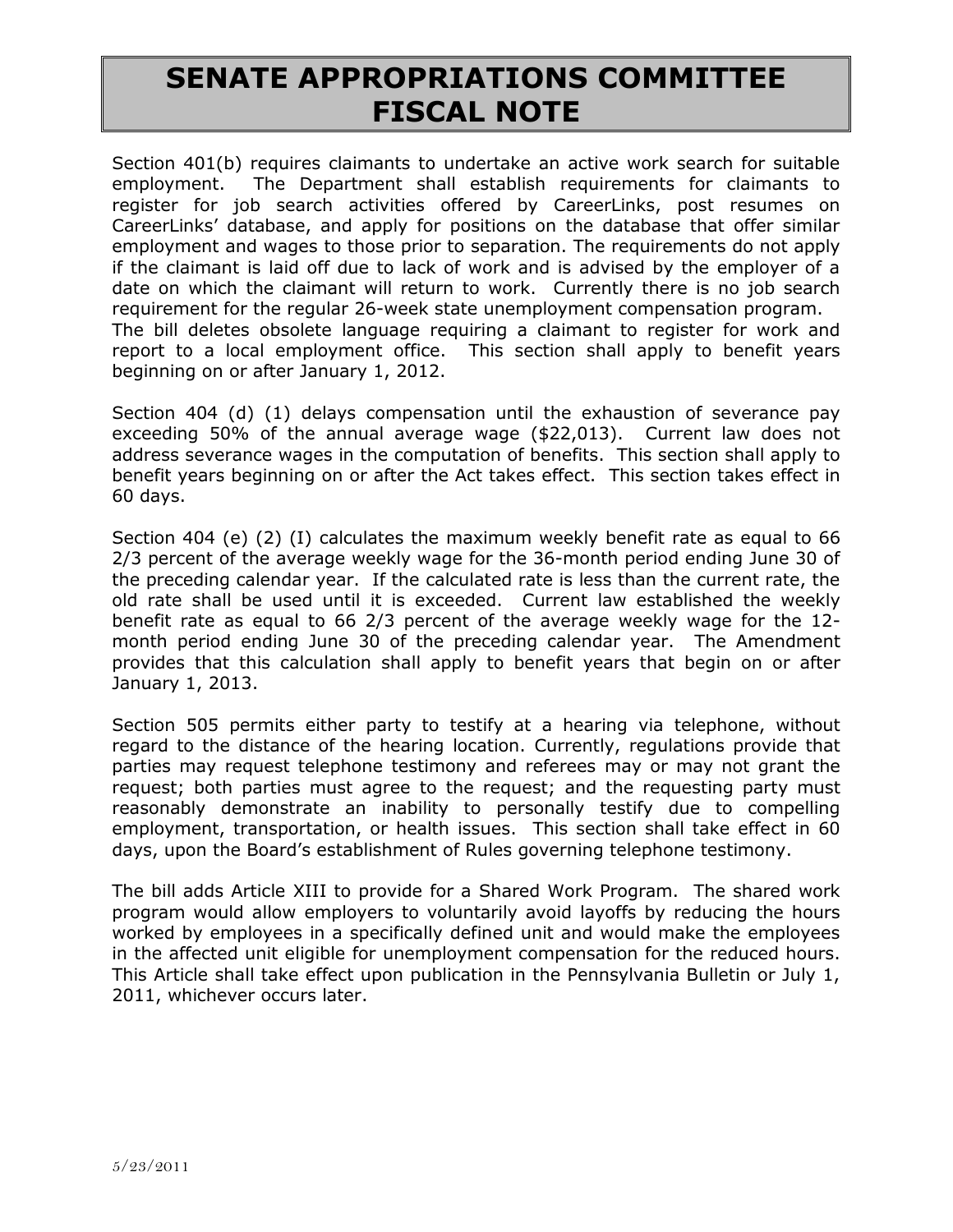Finally, Section 401-A of the Unemployment Compensation Law provides an "alternative "on" indicator" for the purposes of extended unemployment benefits for Pennsylvania's citizens for the period of December 17, 2010 until December 31, 2011. Under current law, there are two "on" indicators that must be present in order for extended weeks of benefits to take effect. The first indicator is present when the current week and the preceding 12 weeks equal or exceed 120% of the average unemployment rate for the same 13 week period in the two preceding calendar years. The second "on" indicator is that the total unemployment rate must exceed 5%.

The bill provides for an alternative "on" indicator for the period December 17, 2010 until December 31, 2011, allowing for a three-year look back period. This alternative look back period was authorized by Congress through the Tax Relief, Unemployment Insurance Reauthorization, and Job Creation Act of 2010.

The alternative look back period is necessary because on May 20th, the U.S. Department of Labor announced that the Commonwealth had dropped below the current two-year "on" indicator. Therefore, this change to the law will prevent about 45,000 Pennsylvania claimants from losing their eligibility to collect an additional 13 weeks of benefits as of June 11th. By amending this section, an additional 90,000 claimants will remain eligible throughout the remainder of the calendar year to collect the additional 13 weeks of extended benefits. The Department estimates that the alternative three-year look back period will result in an additional \$350 million in federally funded extended benefits being paid to these claimants. Private sector employer costs for extended benefits are 100% covered by the federal government. Public sector employers must cover 100% of the costs for extended benefits paid to eligible claimants. This section shall apply retroactively to December 18, 2010.

#### **FISCAL IMPACT:**

The Department of Labor and Industry"s Center for Workforce Information and Analysis has analyzed and determined the following annualized fiscal impacts for the provisions of this bill to the Unemployment Compensation Trust Fund, as amended: